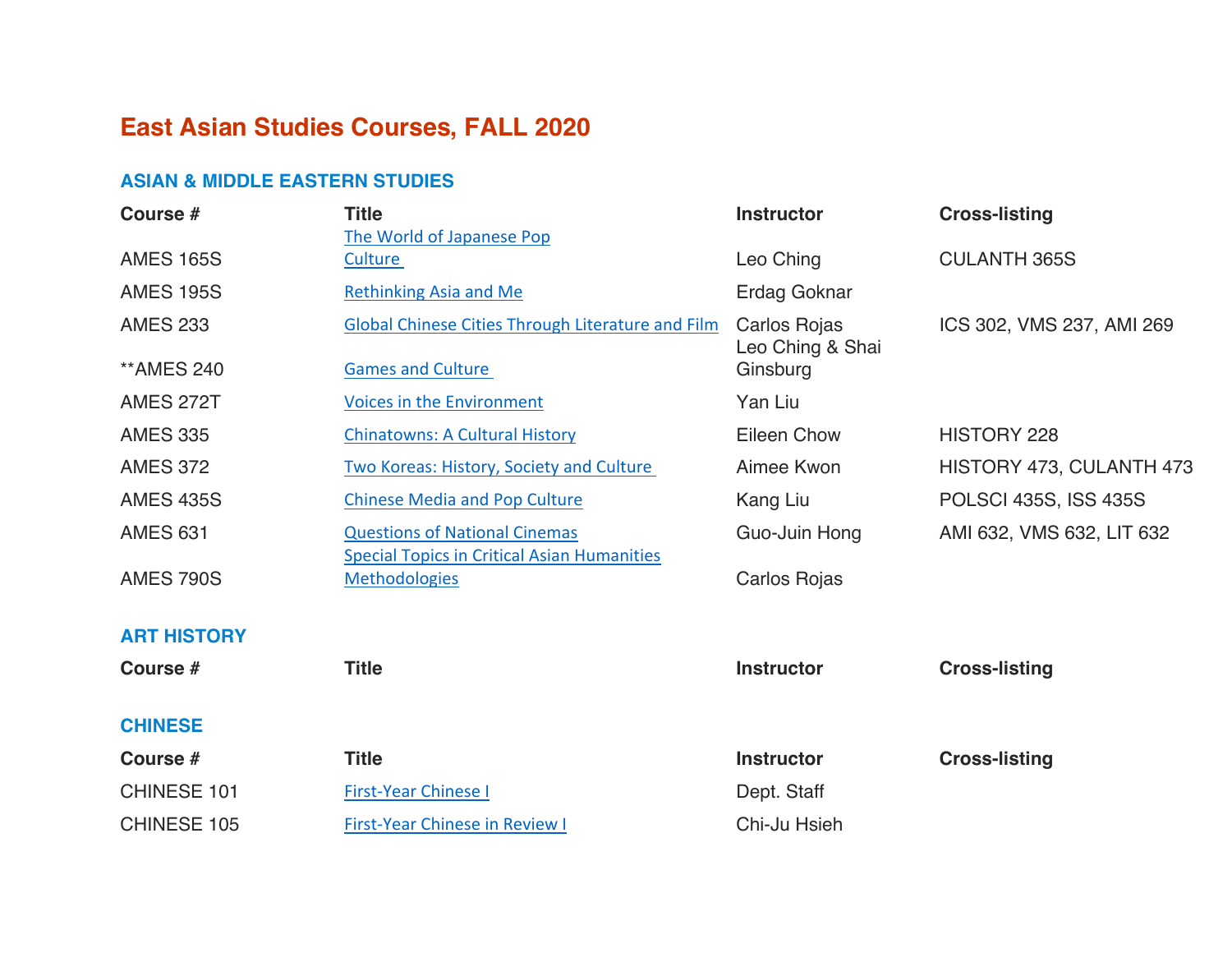| <b>CHINESE 131</b>  | <b>First Year Chinese for Bilingual Learners</b>                                     | <b>Departmental Staff</b> |
|---------------------|--------------------------------------------------------------------------------------|---------------------------|
| CHINESE 203         | <b>Intermediate Chinese</b>                                                          | <b>Departmental Staff</b> |
| <b>CHINESE 305D</b> | <b>Advanced Intermediate Chinese</b><br>Modern Chinese Society and Culture through   | <b>Departmental Staff</b> |
| <b>CHINESE 331D</b> | <b>New Media</b>                                                                     | <b>Tianshu He</b>         |
| CHINESE 332         | <b>Chinese Translation and Interpretation</b>                                        | Yan Liu                   |
| CHINESE 333         | <b>Advanced Chinese for Bilingual Learners</b>                                       | Shu-Ting Hsu              |
| <b>CHINESE 407S</b> | <b>Issues in Chinese Language and Society I</b>                                      | Shu-Ting Hsu              |
| <b>CHINESE 435S</b> | <b>Chinese in the Humanities I</b><br>Modern Chinese Culture: Narratives of Home and | Departmental Staff        |
| CHINESE 455         | Abroad                                                                               | Kang Liu                  |

# **CULTURAL ANTHROPOLOGY**

| Course #           | Title                                         | <b>Instructor</b>     | <b>Cross-listing</b> |
|--------------------|-----------------------------------------------|-----------------------|----------------------|
|                    | Sex/Gender - Nature/Nurture: Intersections of | Ara Wilson, Christina |                      |
| **CULANTH 278      | <b>Biology and Society</b>                    | <b>Williams</b>       | GSF 278, PSY 226     |
| <b>CULANTH 341</b> | Life and Death: Global Perspectives           | Anne Allison          | SOCIOL 351, ICS 353  |

## **EAST ASIAN STUDIES**

| Course #         | Title                                 | <b>Instructor</b>    | <b>Cross-listing</b>   |
|------------------|---------------------------------------|----------------------|------------------------|
| <b>EAS 700</b>   | <b>East Asian Studies Core Course</b> | <b>Simon Partner</b> | RELIGION 700, HIST 707 |
| <b>EDUCATION</b> |                                       |                      |                        |

**Course #** Title **The Course #** Title **1.1 Title Instructor Cross-listing**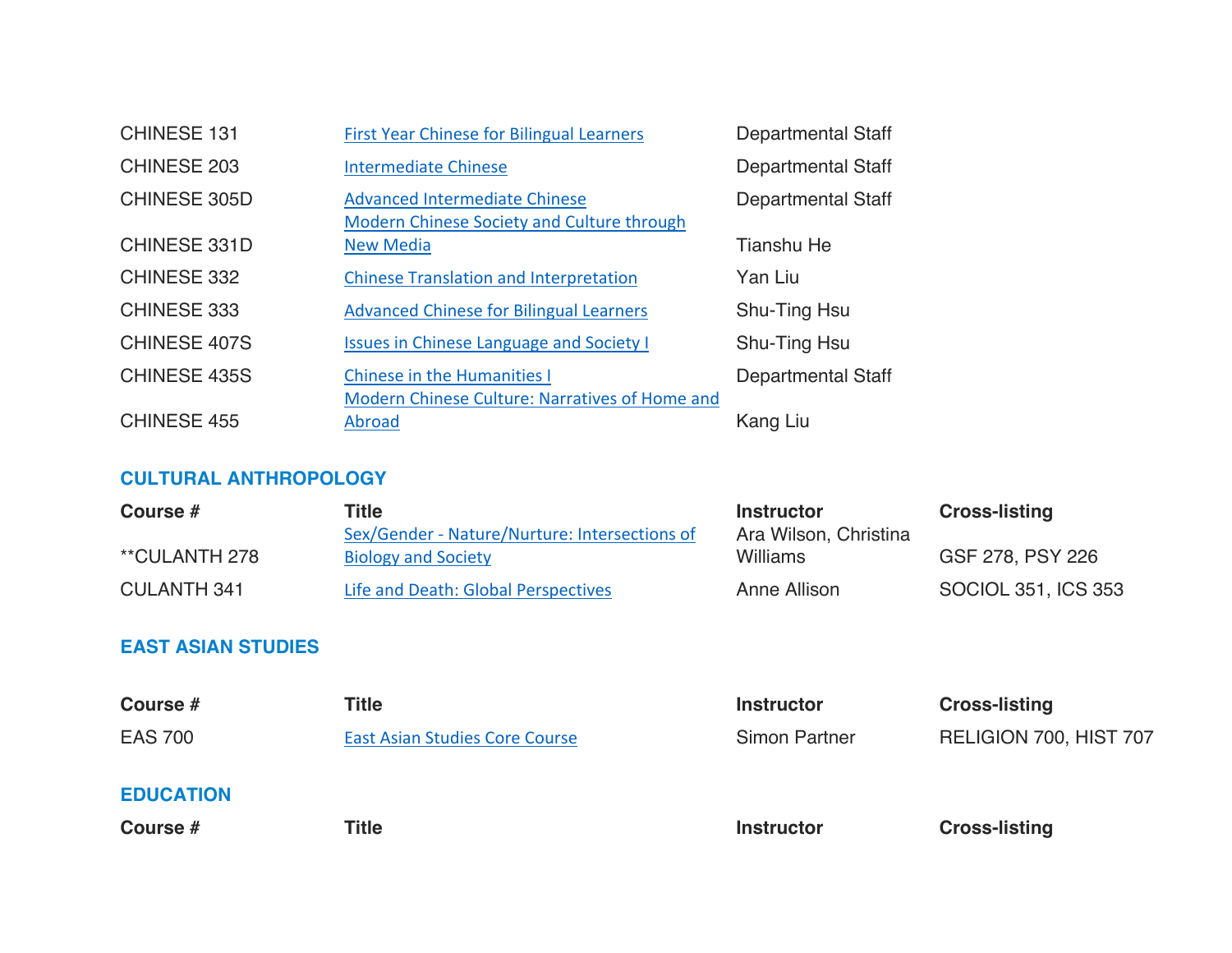#### **ECONOMICS**

| Course #                 | <b>Title</b>                            | <b>Instructor</b>                        | <b>Cross-listing</b>          |
|--------------------------|-----------------------------------------|------------------------------------------|-------------------------------|
| <b><i>**ECON 305</i></b> | <b>History Int Fin &amp; Mon Crises</b> | Giovanni Zanalda                         |                               |
| <b>HISTORY</b>           |                                         |                                          |                               |
| Course #                 | <b>Title</b>                            | <b>Instructor</b>                        | <b>Cross-listing</b>          |
| HISTORY 101              | <b>Intro to Global History</b>          | Prasenjit Duara                          |                               |
| <b>HISTORY 135</b>       | <b>Silk Roads and China</b>             | Sucheta Mazumdar                         | AMES 207, RELIGION 181, MEDRI |
| HISTORY 226              | <b>Ancient and Early Modern Japan</b>   | <b>Simon Partner</b><br>Nicole Elizabeth | <b>AMES 167</b>               |
| HISTORY 239              | <b>History of Chinese Medicine</b>      | <b>Barnes</b>                            | AMES 142, GLHLTH 142          |
| HISTORY 454S             | <b>Globalizing Asia</b>                 | Sucheta Mazumdar                         | <b>AMES 437S, ICS 412S</b>    |
| <b>JAPANESE</b>          |                                         |                                          |                               |
| Course #                 | <b>Title</b>                            | <b>Instructor</b>                        | <b>Cross-listing</b>          |
| <b>JPN 101</b>           | <b>Elementary Japanese</b>              | Naoko Kurokawa                           |                               |
| <b>JPN 203</b>           | Intermediate Japanese                   | Azusa Saito                              |                               |
| <b>JPN 305</b>           | <b>Advanced Japanese</b>                | <b>Yunchuan Chen</b>                     |                               |
|                          |                                         |                                          |                               |

# **KOREAN**

**Course #** Title **The Title Instructor Cross-listing** KOREAN 101 Elementary Korean Barohny Eun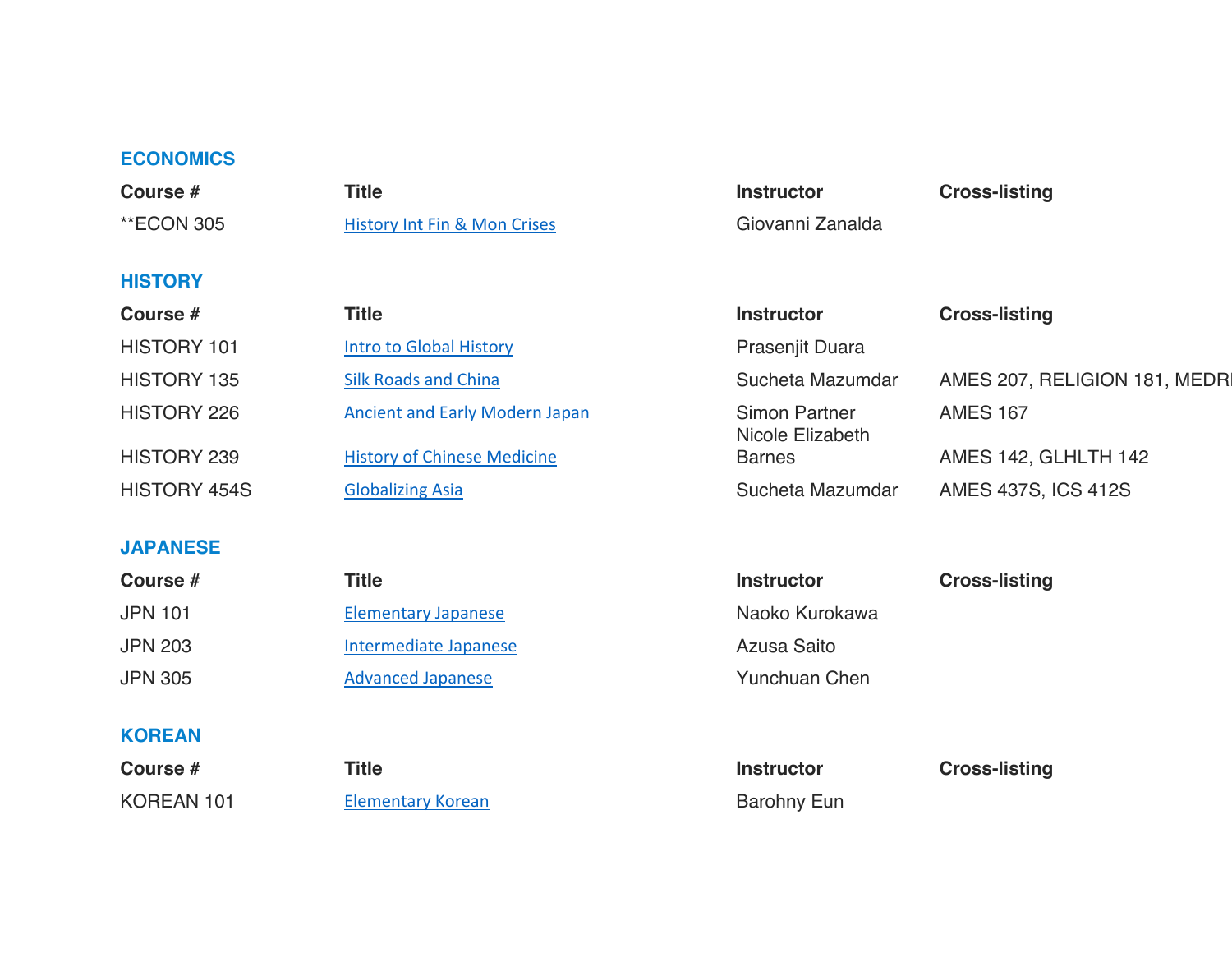| KOREAN 203         | <b>Intermediate Korean</b>                                                     | Eunyoung Kim                                 |                      |
|--------------------|--------------------------------------------------------------------------------|----------------------------------------------|----------------------|
| KOREAN 305         | <b>Advanced Korean</b><br><b>Korean Politics and Society: Academic Reading</b> | Eunyoung Kim                                 |                      |
| KOREAN 455S        | and Writing                                                                    | Jung Min Lee                                 |                      |
| <b>LINGUISTICS</b> |                                                                                |                                              |                      |
| Course #           | <b>Title</b>                                                                   | <b>Instructor</b>                            | <b>Cross-listing</b> |
| **LINGUIST 201     | <b>Intro to Linguistics</b>                                                    | <b>Gareth Price</b><br>Gareth Price, Luciana |                      |
| **LINGUIST 217FS   | Language, Thought, and Culture                                                 | Fellin                                       |                      |
| <b>LITERATURE</b>  |                                                                                |                                              |                      |
| Course #           | <b>Title</b>                                                                   | <b>Instructor</b>                            | <b>Cross-listing</b> |
| <b>LIT 490S</b>    | China as World Picture                                                         | <b>Rey Chow</b>                              | AMES 490S, VMS 490S  |
| <b>MUSIC</b>       |                                                                                |                                              |                      |
| Course #           | <b>Title</b>                                                                   | <b>Instructor</b>                            | <b>Cross-listing</b> |
| <b>PHILOSOPHY</b>  |                                                                                |                                              |                      |
| Course #           | <b>Title</b>                                                                   | <b>Instructor</b>                            | <b>Cross-listing</b> |
| <b>PHIL 263</b>    | <b>Chinese Philosophy</b>                                                      | David Wong                                   | <b>AMES 275</b>      |
| <b>**PHIL 502S</b> | <b>Comparative Ethics</b>                                                      | David Wong                                   |                      |

# **POLITICAL SCIENCE**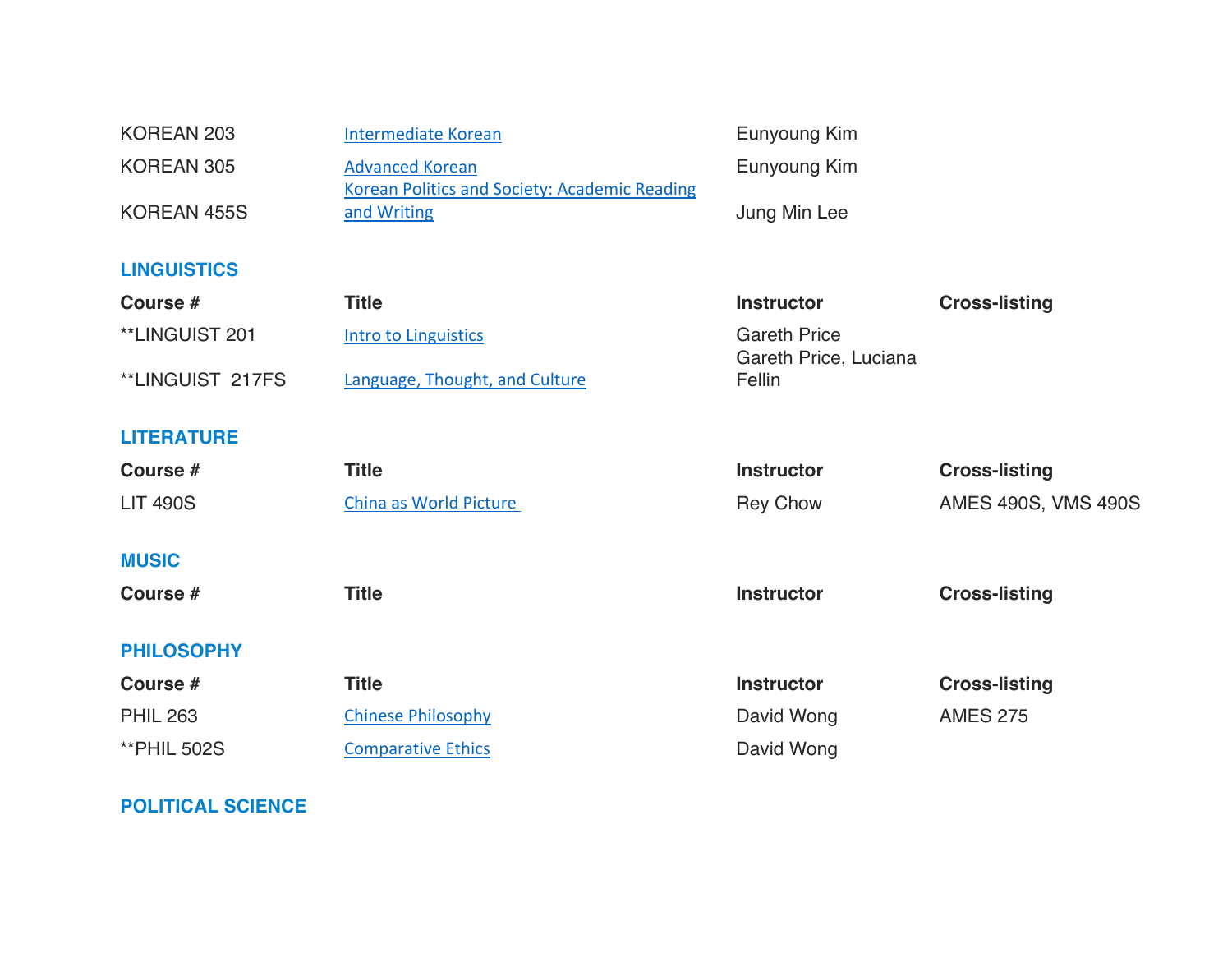| Course #                 | <b>Title</b>                            | <b>Instructor</b>     | <b>Cross-listing</b> |
|--------------------------|-----------------------------------------|-----------------------|----------------------|
| **POLSCI 229             | <b>Institutions and Self Governance</b> | <b>Emerson Niou</b>   |                      |
| **POLSCI 317             | <b>Global Corruption</b>                | <b>Melanie Manion</b> |                      |
| **POLSCI 333S            | <b>Democracy and Social Choice</b>      | <b>Emerson Niou</b>   |                      |
|                          |                                         |                       |                      |
| <b>PUBLIC POLICY</b>     |                                         |                       |                      |
| Course #                 | <b>Title</b>                            | <b>Instructor</b>     | <b>Cross-listing</b> |
| <b>**PUBPOL 290S</b>     | Population, Health and Policy           | Maria-Giovanna Merli  |                      |
| <b>**PUBPOL 840S</b>     | Demographic Measures/Concepts           | Maria-Giovanna Merli  | GLHLTH 761S          |
|                          |                                         |                       |                      |
| <b>RELIGION</b>          |                                         |                       |                      |
| $C_{\text{Allres}}$ $\#$ | Title                                   | Inetructor            | Croec-lieting        |

| Course #             | Title                               | <b>Instructor</b> | <b>Cross-listing</b>       |
|----------------------|-------------------------------------|-------------------|----------------------------|
| <b>RELIGION 247</b>  | Tai-Chi and Chinese Thought         | David Need        | <b>AMES 247, DANCE 255</b> |
| <b>RELIGION 257</b>  | Four Funerals and a Wedding         | Anna Sun          | <b>AMES 257</b>            |
| <b>RELIGION 328</b>  | <b>Buddhism and Sexuality</b>       | David Need        | AMES 286, ICS 389          |
| <b>RELIGION 775S</b> | Sociology of Religion               | Anna Sun          | SOCIOL 775S                |
| **RELIGION 782       | The Next Christendom                | Xi Lian           |                            |
| <b>RELIGION 783</b>  | <b>XTY Other Religious Cultures</b> | Xi Lian           | WXTIAN 816                 |
|                      |                                     |                   |                            |

## **SLAVIC & EURASIAN STUDIES**

| Course #   | <b>Title</b>                               | Instructor     | <b>Cross-listing</b>     |
|------------|--------------------------------------------|----------------|--------------------------|
|            | Social Engineering and Social Movements in |                |                          |
| **SES 375S | <b>Eastern Europe and Asia</b>             | Mustafa O Tuna | PUBPOL 282S, POLSCI 359S |